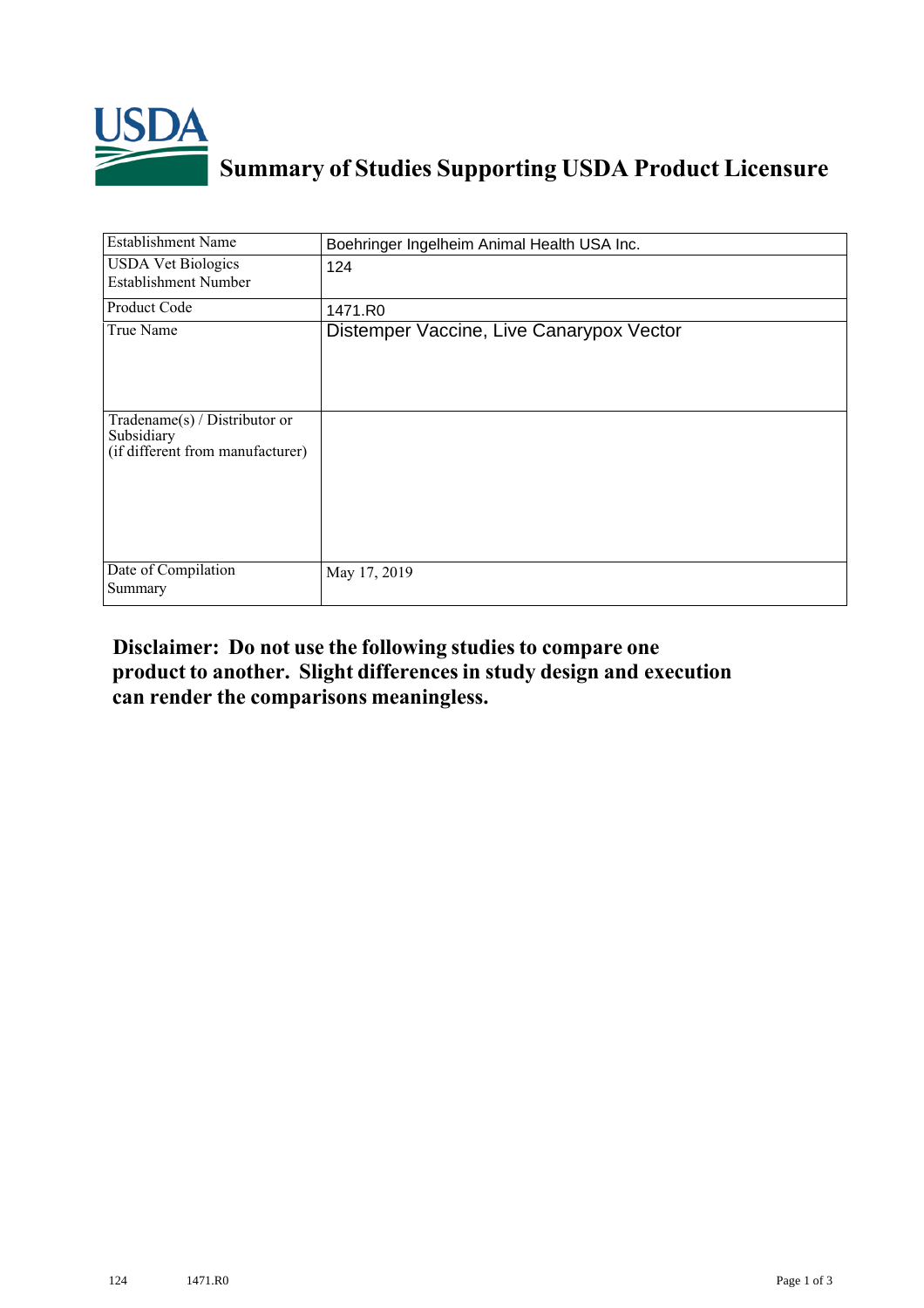| <b>Study Type</b>              | Efficacy                                                                                                                                                                                                                                                                                                                    |
|--------------------------------|-----------------------------------------------------------------------------------------------------------------------------------------------------------------------------------------------------------------------------------------------------------------------------------------------------------------------------|
| <b>Pertaining to</b>           | Distemper                                                                                                                                                                                                                                                                                                                   |
| <b>Study Purpose</b>           | Demonstrate efficacy against disease caused by canine distemper                                                                                                                                                                                                                                                             |
|                                | virus.                                                                                                                                                                                                                                                                                                                      |
| <b>Product Administration</b>  | Subcutaneously (SQ)                                                                                                                                                                                                                                                                                                         |
| <b>Study Animals</b>           | Ferrets                                                                                                                                                                                                                                                                                                                     |
| <b>Challenge Description</b>   |                                                                                                                                                                                                                                                                                                                             |
| <b>Interval observed after</b> |                                                                                                                                                                                                                                                                                                                             |
| challenge                      |                                                                                                                                                                                                                                                                                                                             |
| <b>Results</b>                 | Study data were evaluated by USDA-APHIS prior to product<br>licensure and met regulatory standards for acceptance at the time of<br>submission. No data are published because this study was submitted<br>to USDA-APHIS prior to January 1, 2007, and APHIS only requires<br>publication of data submitted after that date. |
| <b>USDA Approval Date</b>      | December 29, 2000                                                                                                                                                                                                                                                                                                           |